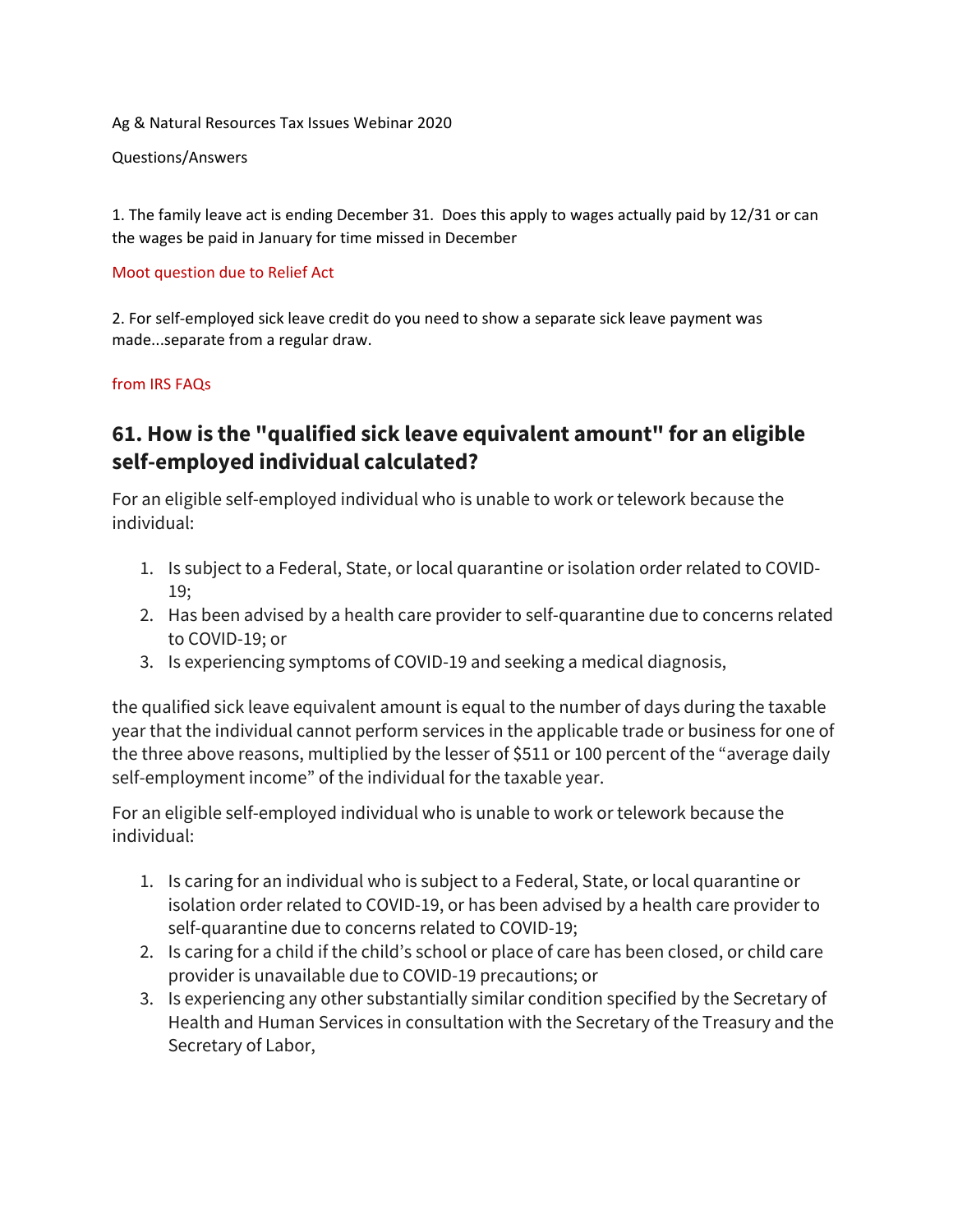the qualified sick leave equivalent amount is equal to the number of days during the taxable year that the individual cannot perform services in the applicable trade or business for one of the three above reasons, multiplied by the lesser of \$200 or 67 percent of the "average daily self-employment income" of the individual for the taxable year.

In either case, the maximum number of days a self-employed individual may take into account in determining the qualified sick leave equivalent amount is ten.

**Note:** The only days that may be taken into account in determining the qualified sick leave equivalent amount are days occurring during the period beginning on April 1, 2020, and ending on December 31, 2020.

## **62. How is the "average daily self-employment income" for an eligible self-employed individual calculated?**

Average daily self-employment income is an amount equal to the net earnings from selfemployment for the taxable year divided by 260. A taxpayer's net earnings from selfemployment are based on the gross income that he or she derives from the taxpayer's trade or business minus ordinary and necessary trade or business expenses.

3. Farmer that pays spouse wages, able to deduct medical exp. etc. from Sch. F. Received PPP loan for wages for spouse, can he pay spouse an additional wage, report on W-2 and be able to deduct that? Assuming he can't deduct PPP wage loan.

Expense not used to claim forgiveness could still have been expenses. Now moot question.

4. Can a self employed person having a seasonal business use the 4 1/2 month division rule to their 2019 Sch C for the PPP loan

Not a tax question and I've seen no guidance on this. Logic would say no because the income generated would be deemed sufficient for the year (by the taxpayer) or supplemented with other income. However, rules are not always logical. There's always a chance that the lender would know of the ruling on this.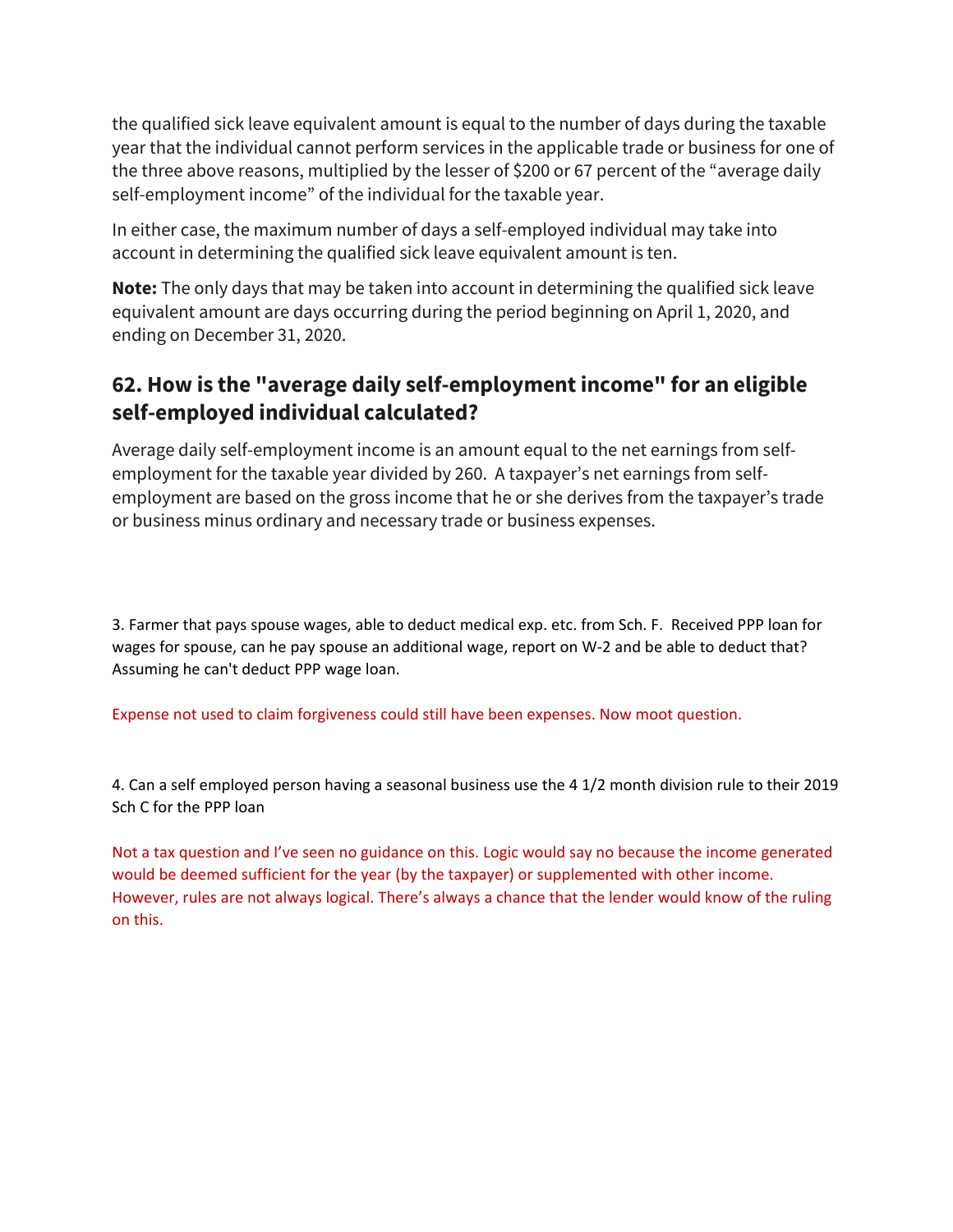5. Sorry one more question on PPP Forgiveness - I am reading the 3508EZ instructions and I see where/how I calculate the amount for the Sch C/F owners. However, for the documents needed to confirm the amount written down on the Payroll line, none would actually apply - could we just submit a copy of the Sch C/F from 2019 and call it good? Or is there something else you recommend for us to send with the 3508EZ?

Not a tax question and currently left up to the lending institution unless SBA issues other guidelines. Submitting the 2019 schedule seems logical.

6. In the reasonable method allocation, would ordinary income from a 4797 sale be included in total gross receipts? I would think you would need to add that net amount to Sch F, line 9.

The safe harbor method prorates expenses based on coop qualified payments as a percent of total qualified business income which includes ordinary gains from business property on Form 4797.

7. So optional SE method increased SE tax but not income tax, and does qualify for EIC - I am comparing this to the farmer who used ser 179 to maximize EIC but refund was denied. these 2 methods seem similar in that they 'create' their EIC refund. thoughts???

I do not understand why the EIC was disallowed when Sec 179 was used to manage income level. That is no different than managing income by purchasing more (or less) feed (or fertilizer). Could there have been another reason? Optional SE is definitely permitted to create SE income for purposes of EIC and IRA contributions.

8. How do you track the deferred 1245 gain on Like-Kind Exchanges reported on Form 8824?? My tax software doesn't record this for future sales.

You need to set up a line item on the depreciation schedule that is linked to the acquired asset. It would have cost and accumulated depreciation equal to the deferred ordinary gain and would be "sold" off when the acquired asset is sold.

9. Pg 98, Ex. 4.16, is Jim required to file a gift tax return?

No. Since no capital interest is transferred at the time Greg enters there is no gift being made.